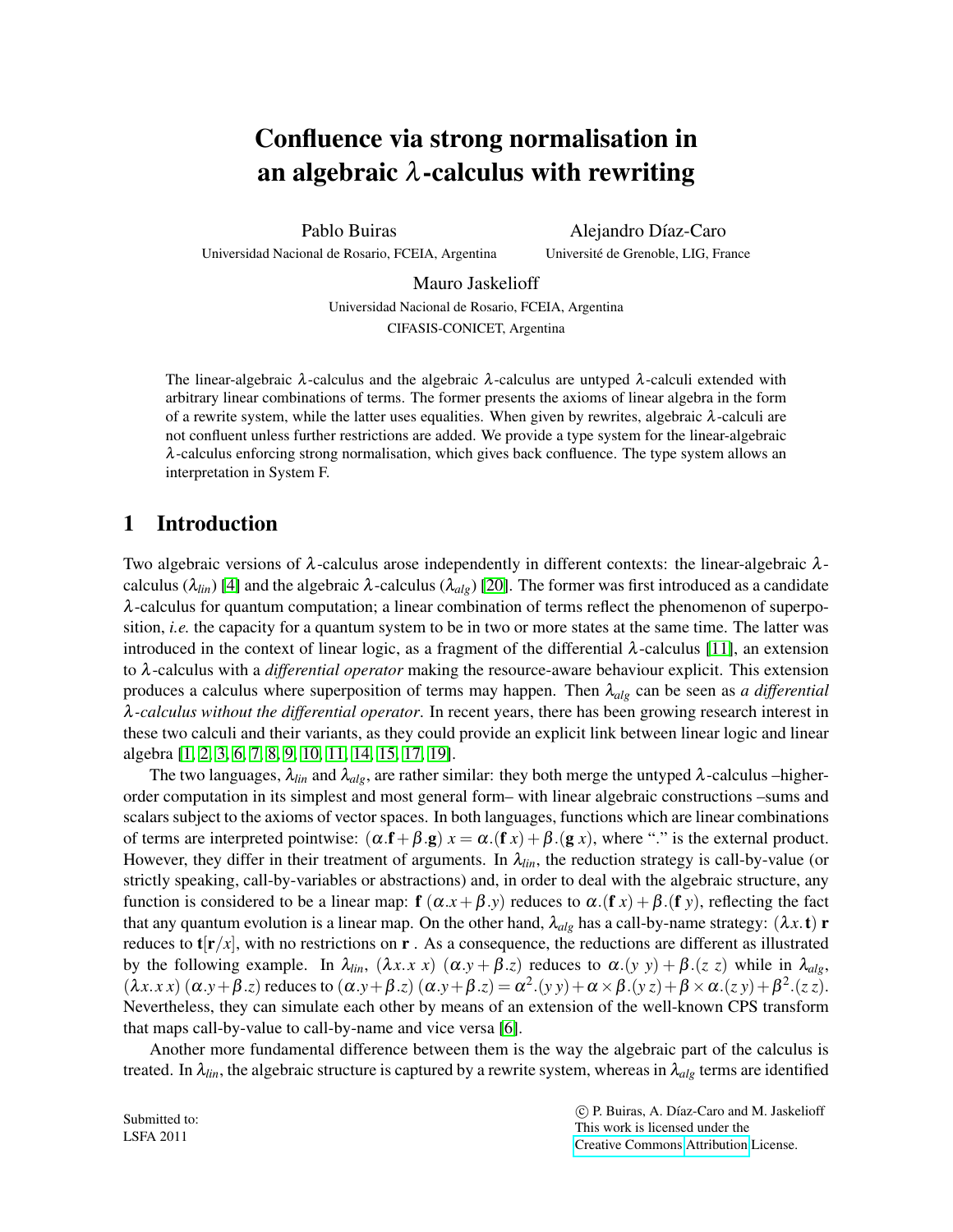up to algebraic equivalence. Thus, while  $t+t$  reduces to 2.t in  $\lambda_{lin}$ , they are regarded as the same term in  $\lambda_{alg}$ . Using a rewrite system allows  $\lambda_{lin}$  to expose the algebraic structure in its canonical form, but it is not without some confluence issues. Consider the term  $Y_b = (\lambda x \cdot b + x \cdot x)(\lambda x \cdot b + x \cdot x)$ . Then  $Y_b$  reduces to  $\mathbf{b} + Y_{\mathbf{b}}$ , so the term  $Y_{\mathbf{b}} + Y_{\mathbf{b}}$  in  $\lambda_{lin}$  reduces to 2. $Y_{\mathbf{b}}$  but also to  $\mathbf{b} + Y_{\mathbf{b}} + Y_{\mathbf{b}}$  and thus to  $\mathbf{b} + 2.Y_{\mathbf{b}}$ . Note that 2.*Y*<sub>b</sub> can only produce an even number of **b**'s whereas  $\mathbf{b} + 2$ .*Y*<sub>b</sub> will only produce an odd number of **b**'s, breaking confluence. In  $\lambda_{alg}$ , on the other hand,  $\mathbf{b} + 2.F_{\mathbf{b}} = \mathbf{b} + Y_{\mathbf{b}} + Y_{\mathbf{b}}$ , solving the problem. The canonical solution in  $\lambda_{lin}$  is to disallow diverging terms. In [\[6\]](#page-13-3) it is assumed that confluence can be proved in some unspecified way; then, sets of confluent terms are defined and used in the hypotheses of several theorems that require confluence. In the original λ*lin* paper [\[4\]](#page-13-0), certain restrictions are introduced to the rewrite system, such as having  $\alpha \cdot t + \beta \cdot t$  reduce to  $(\alpha + \beta) \cdot t$  only when t is in closed normal form. The rewrite system has been proved locally confluent [\[3\]](#page-12-2), so by ensuring strong normalisation we obtain confluence [\[18\]](#page-13-12). This approach has been followed in other works  $[1, 2, 3, 7]$  $[1, 2, 3, 7]$  $[1, 2, 3, 7]$  $[1, 2, 3, 7]$  which discuss similar type systems with strong normalisation. While these type systems give us some information about the terms, they also impose some undesirable restrictions:

- In [\[1\]](#page-12-0) two type systems are presented: a straightforward extension of System F, which only allows typing  $t + r$  when both t and r have the same type, and a type system with scalars in the types, which keep track of the scalars in the terms, but is unable to lift the previous restriction.
- In [\[7\]](#page-13-4) a type system solving the previous issue that can be interpreted in System F is introduced. However, it only considers the additive fragment of  $\lambda_{lin}$ : scalars are removed from the calculus, considerably simplifying the rewrite system.
- In [\[2,](#page-12-1) [3\]](#page-12-2) a combination of the two previous approaches is set up: a type system where the types can be weighted and added together is devised. While this is a novel approach, the introduction of type-level scalars makes it difficult to relate it to System F or any other well-known theory.

In this paper, we propose an algebraic  $\lambda$ -calculus featuring term-rewriting semantics and a type system strong enough to prove confluence, while remaining expressive and retaining the interpretation in System F from previous works. In addition, the type system provides us with lower bounds for the scalars involved in the terms.

**Outline.** In section [2](#page-1-0) the typed version of  $\lambda_{lin}$ , called  $\lambda_{CA}$ , is presented. Section [3](#page-4-0) is devoted to proving that the system possesses some basic properties, namely subject reduction and strong normalisation, which entails the confluence of the calculus. Section [4](#page-9-0) shows an abstract interpretation of  $\lambda_{CA}$  into *Additive*, the additive fragment of  $\lambda_{lin}$ . Finally, section [5](#page-12-3) concludes.

# <span id="page-1-0"></span>2 The Calculus

We introduce the calculus  $\lambda_{CA}$ , which extends explicit System F [\[16\]](#page-13-13) with linear combinations of  $\lambda$ terms. Figure [1](#page-2-0) shows the abstract syntax of types and terms of the calculus, where the terms are based on those of  $\lambda_{lin}$  [\[4\]](#page-13-0). Our choice of explicit System F instead of a Curry style presentation [\[1,](#page-12-0) [7\]](#page-13-4) stems from the fact that, as shown in [\[3\]](#page-12-2), the "factorisation" reduction rules (*cf.* Group F in Fig. [2\)](#page-3-0) in a Curry style setting introduce some imprecisions.

We use the convention that abstraction binds as far to the right as possible and that application binds more strongly than sums and scalar multiplication. However, we will freely add parentheses whenever confusion might arise. Metavariables  $t, r, s, u$ , and v will range over terms.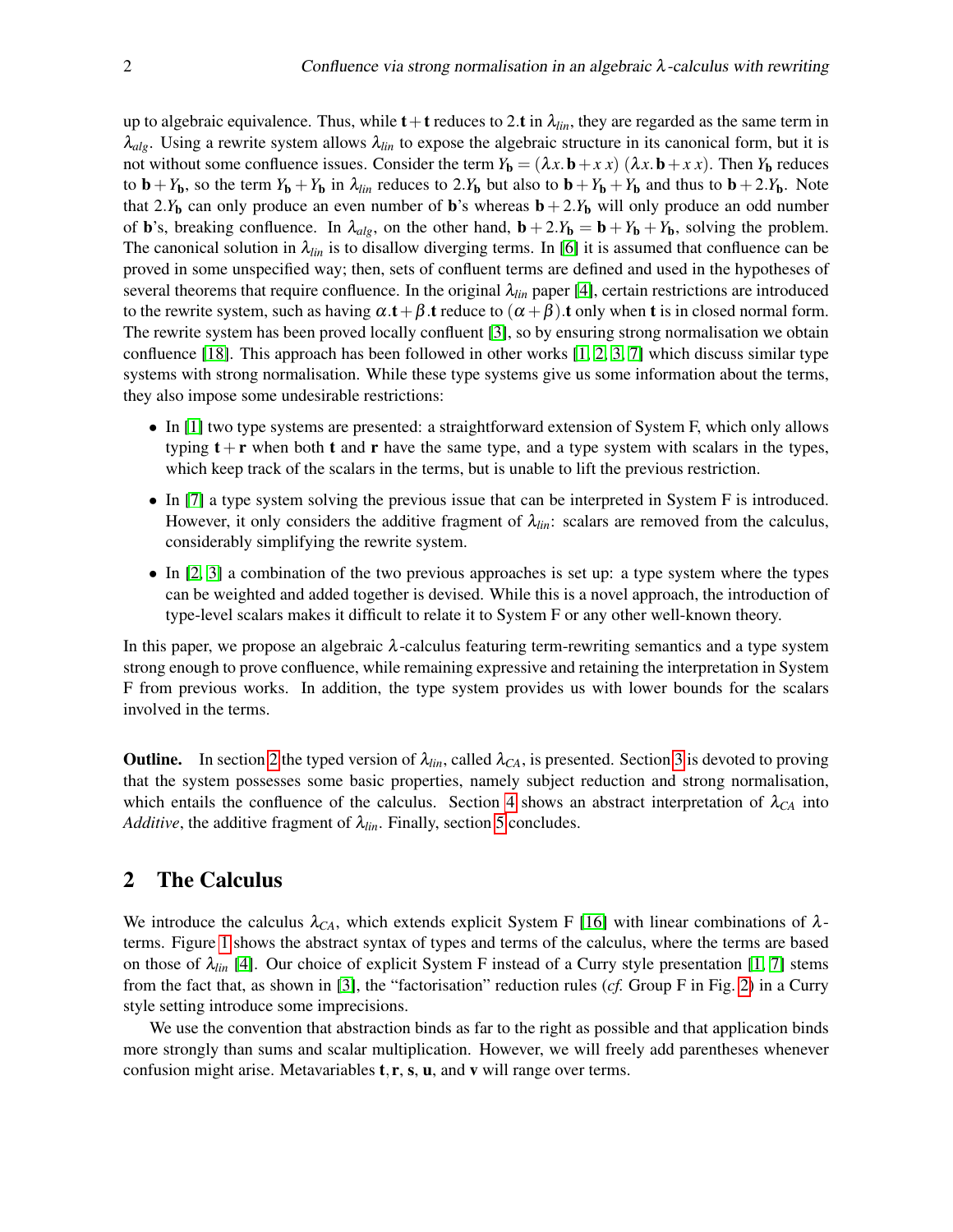<span id="page-2-0"></span>

| Types:                                     | Terms:                                                                                                                                          |
|--------------------------------------------|-------------------------------------------------------------------------------------------------------------------------------------------------|
| $T ::= U   T + T   \overline{0}$           | $\mathbf{t} ::= \mathbf{b}   \mathbf{t} \mathbf{t}   \mathbf{t} \otimes \mathbf{U}   \mathbf{0}   \alpha. \mathbf{t}   \mathbf{t} + \mathbf{t}$ |
| $U ::= X   U \rightarrow T   \forall X. U$ | <b>b</b> ::= $x \mid \lambda x$ : U. <b>t</b>   $\Lambda X$ . <b>t</b>                                                                          |

**Figure 1:** Types and Terms of  $\lambda_{CA}$ 

Terms known as *basis*terms (nonterminal b in Fig. [1\)](#page-2-0) are the only ones that can substitute a variable in a  $\beta$ -reduction step. This "call-by- $b$ " strategy plays an important role when interacting with the linearity from linear-algebra, *e.g.* the term  $(\lambda x : U.x x) (y + z)$  may reduce to  $(y + z) (y + z) \rightarrow^* y y + y z + z y + z z$ in a call-by-name setting, however if we decide that abstractions should behave as linear maps, then this call-by-b strategy can be used and the previous term will reduce to  $(\lambda x : U.x x) y + (\lambda x : U.x x) z$  and then to  $y \, y + z \, z$ .

For the same reason, we also make a distinction between *unit* types (nonterminal U in Fig. [1\)](#page-2-0) and general types. Unit types cannot include sums of types except in the codomain of a function type, and they contain all types of System F. General types are either sums of unit types or the special type  $\bar{0}$ . Basis terms can only be assigned unit types. Scalars (denoted by greek letters) are nonnegative real numbers. There are no scalars at the type level, but we introduce the following notation: for an integer  $n \geq 0$ , we will write *n*.*T* for the type  $T + T + \cdots + T$  (*n* times), considering  $0.T = \overline{0}$ . We may also use the summation symbol  $\sum_{i=1}^{n} T_i$ , with  $\sum_{i=1}^{0} T_i = \overline{0}$ . Metavariables  $T, R$ , and  $S$  will range over general types and *U*,*V*, and *W* over unit types.

Figure [2](#page-3-0) defines the term-rewriting system (TRS) for  $\lambda_{CA}$ , which consists of directed versions of the vector-space axioms and  $β$ -reduction for both kinds of abstractions. All reductions are performed modulo associativity and commutativity of the  $+$  operator. It is essentially the TRS of  $\lambda_{lin}$  [\[4\]](#page-13-0), with an extra type-application rule. As usual, →<sup>∗</sup> denotes the reflexive transitive closure of the reduction relation →.

Substitution for term and type variables (written  $\mathbf{t}[\mathbf{b}/x]$  and  $\mathbf{t}[U/X]$ , respectively) are defined in the usual way to avoid variable capture. Substitution behaves like a linear operator when acting on linear combinations, *e.g.*  $(\alpha \cdot \mathbf{t} + \beta \cdot \mathbf{r})[\mathbf{b}/x] = \alpha \cdot \mathbf{t}[\mathbf{b}/x] + \beta \cdot \mathbf{r}[\mathbf{b}/x]$ .

Figure [3](#page-4-1) defines the notion of type equivalence and shows the typing rules for the system. The typing judgement  $\Gamma \vdash t : T$  means that the term **t** can be assigned type *T* in the context  $\Gamma$ , with the usual definition of typing context from System F. As a consequence of the design decision of only allowing basis terms to substitute variables in a  $\beta$ -reduction, typing contexts bind term variables to unit types.

Using standard arrow elimination instead of rule  $\rightarrow$ *E* would restrict the calculus, since it would force t to a be sum of arrows of the same type  $U \rightarrow T$ . The same would happen with the argument type *U*: for the term  $(t_1 + t_2)$   $(r_1 + r_2)$  to be well-typed,  $t_1$  and  $t_2$  would need to have the same type, and also  $r_1$  and  $r_2$ .

In the rule  $\rightarrow_E$  presented in Fig. [3](#page-4-1) we relax this restriction and we allow to have different *T*'s. Continuing with the example, this allows  $t_1$  and  $t_2$  to have different types, provided that they are arrows with the same source type *U*.

**Example** Let  $\Gamma \vdash b_1 : U, \Gamma \vdash b_2 : U, \Gamma \vdash \lambda x \ldotp t : U \rightarrow T$  and  $\Gamma \vdash \lambda y \ldotp r : U \rightarrow R$ . Then

$$
\frac{\Gamma\vdash (\lambda x.\mathbf{t}) + (\lambda y.\mathbf{r}) : (U \to T) + (U \to R) \quad \Gamma\vdash \mathbf{b}_1 + \mathbf{b}_2 : U + U}{\Gamma\vdash ((\lambda x.\mathbf{t}) + (\lambda y.\mathbf{r})) \quad (\mathbf{b}_1 + \mathbf{b}_2) : T + T + R + R} \to_{E}
$$

<span id="page-2-1"></span><sup>&</sup>lt;sup>1</sup> The set of terms in **b** is not the set of values of  $\lambda_{CA}$ , so technically it is not "call-by-value".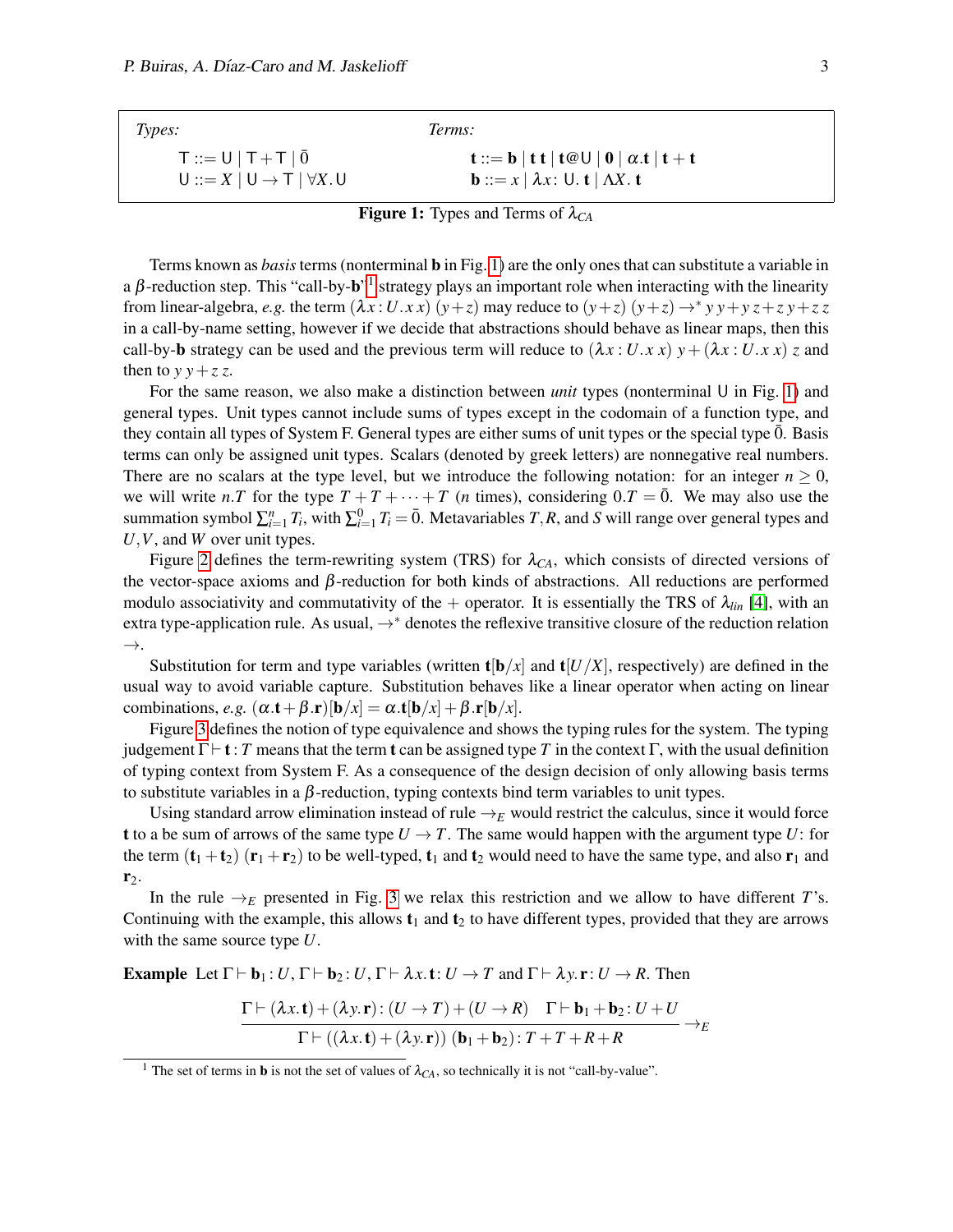<span id="page-3-0"></span>

|                                                                                                           | Group E:<br>$\mathbf{u} + \mathbf{0} \rightarrow \mathbf{u}$<br>$0.\mathbf{u} \rightarrow \mathbf{0}$                                                                                                                                                                                                                                                                                                                                                                                                                                                   | $Group\ F$ :<br>$\alpha \cdot \mathbf{u} + \beta \cdot \mathbf{u} \rightarrow (\alpha + \beta) \cdot \mathbf{u}$<br>$\alpha \cdot \mathbf{u} + \mathbf{u} \rightarrow (\alpha + 1) \cdot \mathbf{u}$ |                                                                                               |
|-----------------------------------------------------------------------------------------------------------|---------------------------------------------------------------------------------------------------------------------------------------------------------------------------------------------------------------------------------------------------------------------------------------------------------------------------------------------------------------------------------------------------------------------------------------------------------------------------------------------------------------------------------------------------------|------------------------------------------------------------------------------------------------------------------------------------------------------------------------------------------------------|-----------------------------------------------------------------------------------------------|
|                                                                                                           | $1.\mathbf{u} \rightarrow \mathbf{u}$<br>$\alpha.0 \rightarrow 0$<br>$\alpha$ .( $\beta$ . <b>u</b> ) $\rightarrow$ ( $\alpha \times \beta$ ). <b>u</b><br>$\alpha$ . $(\mathbf{u} + \mathbf{v}) \rightarrow \alpha$ . $\mathbf{u} + \alpha$ . $\mathbf{v}$                                                                                                                                                                                                                                                                                             | $\mathbf{u} + \mathbf{u} \rightarrow 2. \mathbf{u}$                                                                                                                                                  |                                                                                               |
|                                                                                                           | Group A:<br>$(\mathbf{u} + \mathbf{v}) \mathbf{w} \rightarrow \mathbf{u} \mathbf{w} + \mathbf{v} \mathbf{w}$ $(\lambda x : U. \mathbf{t}) \mathbf{b} \rightarrow \mathbf{t} [\mathbf{b}/x]$<br>$\mathbf{w}(\mathbf{u}+\mathbf{v}) \to \mathbf{w}\mathbf{u} + \mathbf{w}\mathbf{v}$ $(\Lambda X.\mathbf{t}) \textcircled{a} U \to \mathbf{t}[U/X]$<br>$(\alpha.\mathbf{u})\mathbf{v} \rightarrow \alpha.(\mathbf{u}\mathbf{v})$<br>$\mathbf{v}(\alpha.\mathbf{u}) \rightarrow \alpha.(\mathbf{v}\mathbf{u})$<br>$0u \rightarrow 0$<br>$u0 \rightarrow 0$ | $\beta$ -reduction:                                                                                                                                                                                  |                                                                                               |
| $\frac{\mathbf{t} \rightarrow \mathbf{t}'}{\mathbf{t} + \mathbf{r} \rightarrow \mathbf{t}' + \mathbf{r}}$ | $\frac{\mathbf{r} \rightarrow \mathbf{r}'}{\mathbf{t} + \mathbf{r} \rightarrow \mathbf{t} + \mathbf{r}'}$                                                                                                                                                                                                                                                                                                                                                                                                                                               |                                                                                                                                                                                                      | $\frac{\mathbf{t} \rightarrow \mathbf{t}'}{\alpha.\mathbf{t} \rightarrow \alpha.\mathbf{t}'}$ |
| $\frac{\mathbf{t} \rightarrow \mathbf{t}'}{\mathbf{t}\mathbf{r} \rightarrow \mathbf{t}'\mathbf{r}}$       | $\frac{{\bf r}\rightarrow {\bf r}'}{{\bf tr}\rightarrow {\bf tr}'}$                                                                                                                                                                                                                                                                                                                                                                                                                                                                                     |                                                                                                                                                                                                      | $\frac{\mathbf{t} \to \mathbf{t}'}{\mathbf{t} \mathcal{Q} T \to \mathbf{t}' \mathcal{Q} T}$   |
|                                                                                                           | $\frac{\mathbf{t} \rightarrow \mathbf{t}'}{\lambda x: U.\mathbf{t} \rightarrow \lambda x: U.\mathbf{t}'}$                                                                                                                                                                                                                                                                                                                                                                                                                                               | $\frac{\mathbf{t} \to \mathbf{t}'}{\Delta X.\mathbf{t} \to \Delta X.\mathbf{t}'}$                                                                                                                    |                                                                                               |

**Figure 2:** One-step Reduction Relation  $\rightarrow$ 

Notice that 
$$
((\lambda x. \mathbf{t}) + (\lambda y. \mathbf{r})) (\mathbf{b}_1 + \mathbf{b}_2) \rightarrow^* (\lambda x. \mathbf{t}) \mathbf{b}_1 + (\lambda x. \mathbf{t}) \mathbf{b}_2 + (\lambda y. \mathbf{r}) \mathbf{b}_1 + (\lambda y. \mathbf{r}) \mathbf{b}_2
$$
  
 $\frac{r}{r} + (\lambda y. \mathbf{r}) \mathbf{b}_2 + (\lambda y. \mathbf{r}) \mathbf{b}_2$ 

On the other hand, allowing different *U*'s is sightly more complex: on account of the distributive rules (Group A) it is required that all the arrows in the first addend start with a type which has to be the type of all the addends in the second term. For example, if the given term is  $(t+r)$  ( $b_1 + b_2$ ), the terms t and **r** have to be able to receive both  $\mathbf{b}_1$  and  $\mathbf{b}_2$  as arguments. This could be done by taking advantage of polymorphism, but the arrow-elimination rule would become much more complex since it would have to do both arrow-elimination and forall-elimination at the same time. Although this approach has been shown to be viable [\[3\]](#page-12-2), we delay the modification of the rule to future work, and keep the simpler but more restricted version, which is enough for the aims of the present paper.

The main novelty of the calculus is its treatment of scalars (rule SI). In order to avoid having scalars at the type level, when typing  $\alpha$  t we take the floor of the term-level scalar  $\alpha$  and assign the type  $\alpha$ .*T* to the term, which is a sum of *T*s. The intuitive interpretation is that a type *n*.*T* provides a lower bound for the "amount" of  $t : T$  in the term.

The rest of the rules are straightforward. The  $\forall_E$  and  $\forall_I$  rules enforce the restriction that only unit types can participate in type abstraction and type application.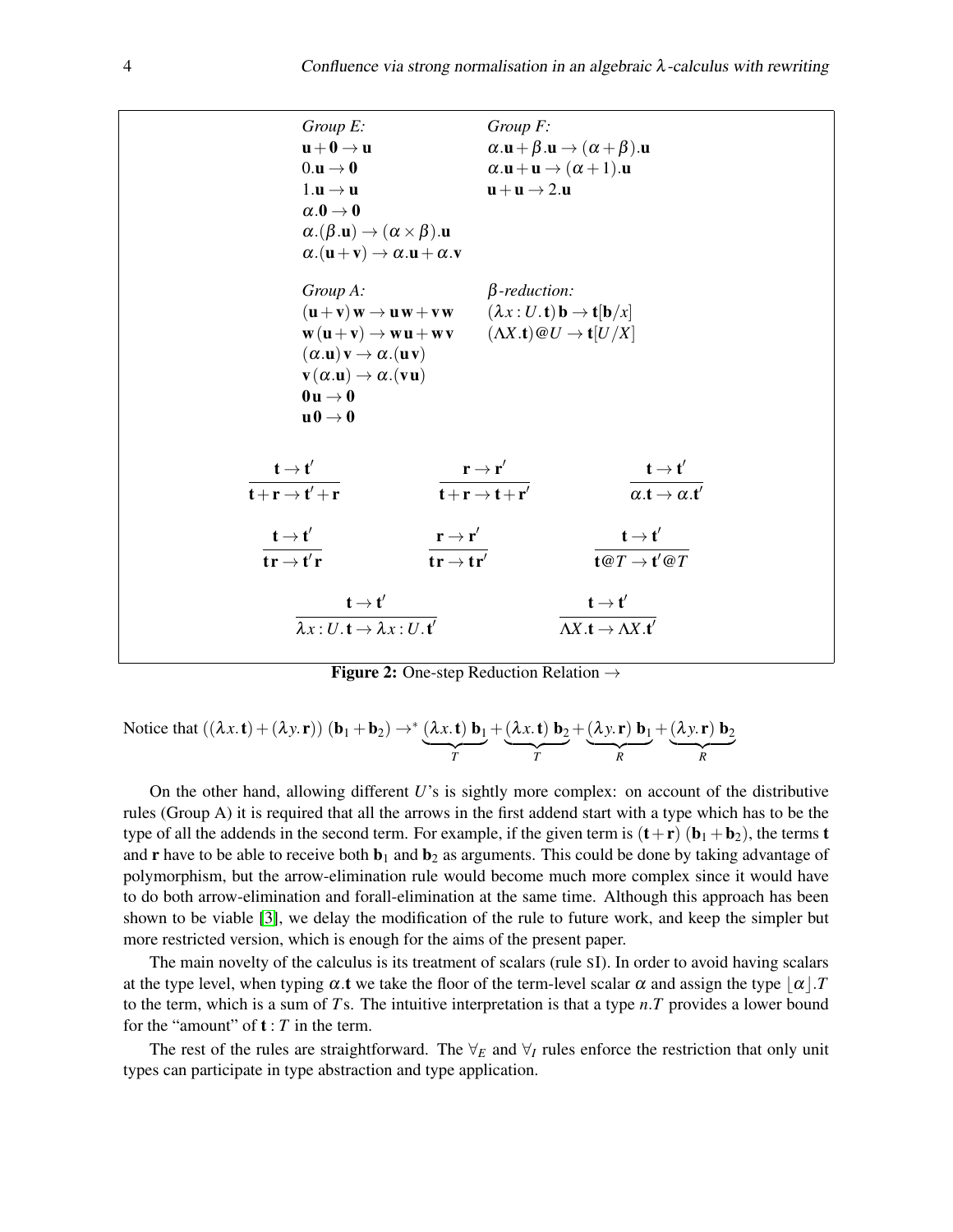<span id="page-4-1"></span>*Type Equivalence:* Equivalence is the least congruence  $\equiv$  s.t.

$$
T + \overline{0} \equiv T, \qquad T + R \equiv R + T, \qquad T + (R + S) \equiv (T + R) + S
$$

*Typing rules:*

$$
\frac{\Gamma \vdash t : \sum_{i=1}^{\alpha} (U \to T_i) \qquad \Gamma \vdash r : \beta.U}{\Gamma \vdash t : \sum_{i=1}^{\alpha} (U \to T_i) \qquad \Gamma \vdash r : \beta.U} \to_{E} \qquad \frac{\Gamma, x : U \vdash t : T}{\Gamma \vdash \lambda x : U . t : U \to T} \to_{I}
$$
\n
$$
\frac{\Gamma \vdash t : \forall X.U}{\Gamma \vdash t \oplus V : U[V/X]} \forall_{E} \qquad \frac{\Gamma \vdash t : U \qquad X \notin FV(\Gamma)}{\Gamma \vdash \lambda X.t : \forall X.U} \forall_{I}
$$
\n
$$
\frac{\Gamma \vdash t : T \qquad \Gamma \vdash r : R}{\Gamma \vdash t + r : T + R} + I \qquad \frac{\Gamma \vdash t : T}{\Gamma \vdash \alpha.t : [\alpha].T} \text{ sI}
$$
\n
$$
\frac{\Gamma \vdash t : T \qquad T \equiv R}{\Gamma \vdash t : R} \text{ EQ}
$$

**Figure 3:**  $\lambda_{CA}$  Type Equivalence and Typing Rules

# <span id="page-4-0"></span>3 Properties

## 3.1 Subject Reduction with Imprecise Types

A basic soundness property in a typed calculus is the guarantee that types will be preserved by reduction. However, in  $\lambda_{CA}$  types are imprecise about the "amount" of each type in a term. For example, let  $\Gamma \vdash t : T$ and consider the term  $s = (0.9) \cdot t + (1.1) \cdot t$ . We see that  $\Gamma \vdash s : T$  and  $s \rightarrow^{*} 2 \cdot t$ , but  $\Gamma \vdash 2 \cdot t : T + T$ . In this example a term with type *T* reduces to a term with type  $T + T$ , proving that strict subject reduction does not hold for  $\lambda_{CA}$ . Nevertheless, we prove a similar property: as reduction progresses, types are either preserved or *strengthened*, *i.e.* they become more precise according to the relation  $\preccurlyeq$  (*cf.* Fig. [4\)](#page-5-0). This entails that the derived type for a term is a lower-bound (with respect to  $\preccurlyeq$ ) for the actual type of the reduced term.

<span id="page-4-2"></span>**Theorem 3.1 (Subject Reduction up to**  $\preccurlyeq$ ) *For any terms* **t** and **t'**, context  $\Gamma$  and type  $T$ , if **t**  $\rightarrow$  **t'** and  $\Gamma \vdash t : T$  then there exists some type R such that  $\Gamma \vdash t' : R$  and  $T \preccurlyeq R$ , where the relation  $\preccurlyeq$  is inductively *defined in Fig. [4.](#page-5-0)*

Intuitively,  $T \preccurlyeq R$  (*R* is at least as precise as *T*) means that there are more summands of the same type in *R* than in *T*, *e.g.*  $A \preceq A + A$  for a fixed type *A*. Note that  $\preceq$  is not the trivial order relation: although  $T \preccurlyeq T + R$  for any *R* (because  $T \equiv T + 0.R \preccurlyeq T + 1.R \equiv T + R$ ), type *T* cannot disappear from the sum; if  $T \le S$ , then *T* will always appear at least once in *S* (and possibly more than once).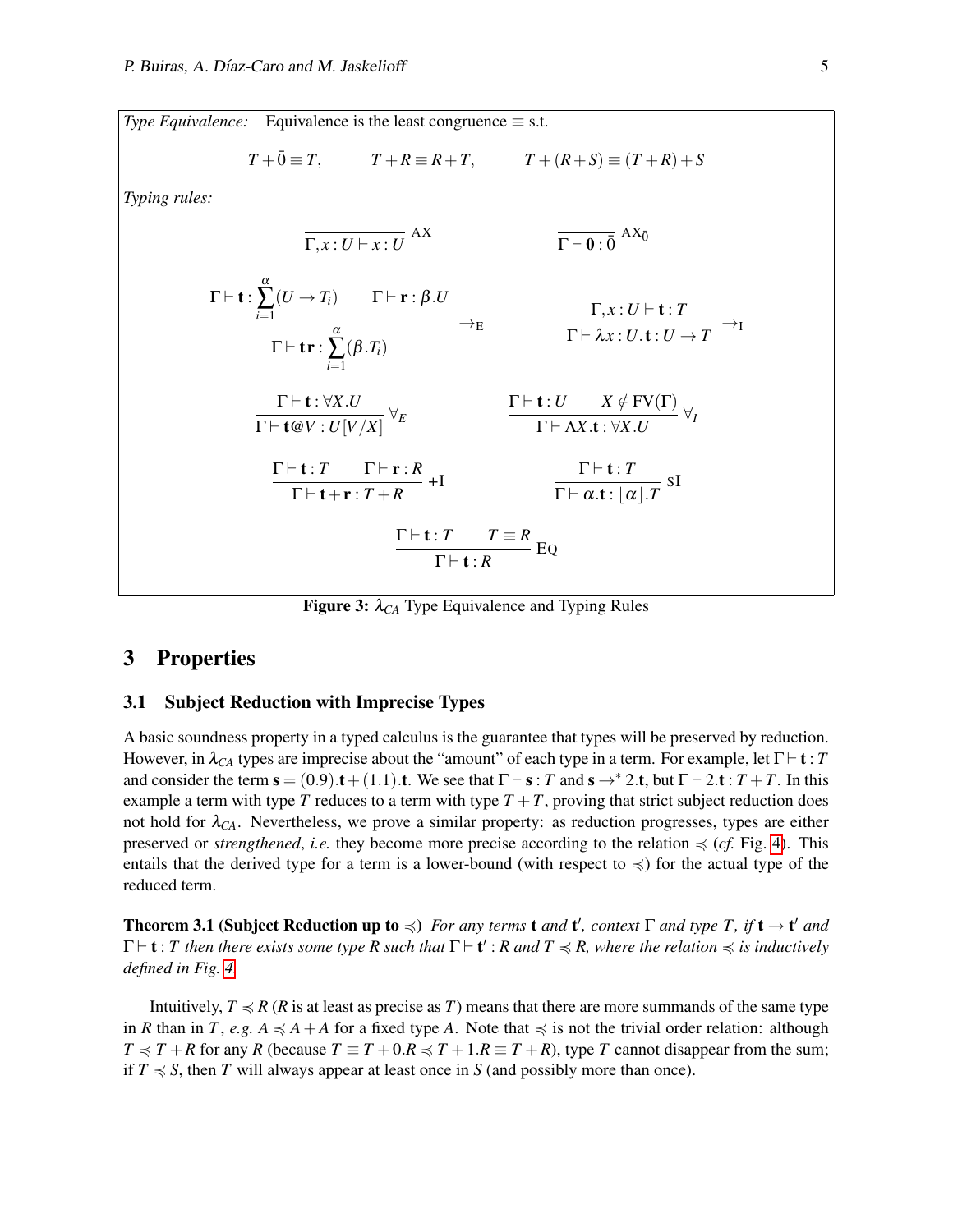$$
\frac{\alpha \leq \beta}{\alpha \cdot T \preccurlyeq \beta \cdot T} \text{SUB-WK} \qquad \qquad \frac{T \equiv R}{T \preccurlyeq R} \text{SUB-EQ}
$$
\n
$$
\frac{T \preccurlyeq S}{T \preccurlyeq R} \text{SUB-TR} \qquad \qquad \frac{T_1 \preccurlyeq T_2}{T_1 + S_1 \preccurlyeq T_2 + S_2} \text{SUB-CTXT}_1
$$
\n
$$
\frac{U_2 \preccurlyeq U_1 \qquad T_1 \preccurlyeq T_2}{U_1 \rightarrow T_1 \preccurlyeq U_2 \rightarrow T_2} \text{SUB-CTXT}_2 \qquad \qquad \frac{T \preccurlyeq R}{\forall X. T \preccurlyeq \forall X. R} \text{SUB-CTXT}_3
$$

<span id="page-5-0"></span>**Figure 4:** Inductive definition of the relation  $\preccurlyeq$ 

The proof of this theorem requires several preliminary lemmas. We give the most important of them and some details about the proof of the theorem.

<span id="page-5-1"></span>Lemma 3.1 (Generation lemmas) *Let T be a type and* Γ *a typing context.*

- *1.* For arbitrary terms **u** and **v**, if  $\Gamma \vdash uv : T$ , then there exist natural numbers  $\alpha, \beta$ , and types  $U \in$  $\bigcup_{i=1}^{\infty}$ ,  $T_1, \ldots, T_\alpha \in \mathsf{T}$ , such that  $\Gamma \vdash \mathbf{u} : \sum_{i=1}^{\alpha} (U \to T_i)$  and  $\Gamma \vdash \mathbf{v} : \beta \ldotp U$  with  $\sum_{i=1}^{\alpha} (\beta \ldotp T_i) \equiv T$ .
- *2. For any term* **t** *and unit type U, if*  $\Gamma \vdash \lambda x : U \cdot t : T$ *, then there exists a type R such that*  $\Gamma, x : U \vdash t : R$ *and*  $U \rightarrow R \equiv T$ .
- <span id="page-5-2"></span>*3. For any terms* **u** *and* **v**, *if*  $\Gamma \vdash$ **u** + **v** : *T*, *then there exist types R and S such that*  $\Gamma \vdash$ **u** : *R and*  $\Gamma \vdash v : S$ , with  $R + S \equiv T$ .
- <span id="page-5-3"></span>*4. For any term* **u** *and nonnegative real number*  $\alpha$ , *if*  $\Gamma \vdash \alpha \cdot \mathbf{u}$  : *T*, *then there exists a type R such that*  $\Gamma \vdash u : R \text{ and } |\alpha| \ldotp R \equiv T.$
- *5. For any term* **t**, if  $\Gamma \vdash \Delta X$ .**t** : *T*, then there exists a type R such that  $\Gamma \vdash$  **t** : *R and*  $\forall X.R \equiv T$  with  $X \notin FV(\Gamma)$ .
- *6.* For any term **t** and unit type U, if  $\Gamma \vdash \mathbf{t} \mathbb{Q} U$  : *T*, then there exists a type V such that  $\Gamma \vdash \mathbf{t} : \forall X. V$ *and*  $V[U/X] \equiv T$ .

The following lemma is standard in proofs of subject reduction for System F-like systems [\[13,](#page-13-14) [5\]](#page-13-15). It ensures that well-typedness is preserved under substitution on type and term variables.

П

Lemma 3.2 (Substitution lemma) *For any term* t*, basis term* b*, context* Γ*, unit type U and type T ,*

- *1. If*  $\Gamma$   $\vdash$  **t** : *T*, *then*  $\Gamma$  $\left[\frac{U}{X}\right]$   $\vdash$  **t** $\left[\frac{U}{X}\right]$  : *T* $\left[\frac{U}{X}\right]$ *.*
- *2. If*  $\Gamma$ *, x* : *U*  $\vdash$  **t** : *T and*  $\Gamma$  $\vdash$  **b** : *U, then*  $\Gamma$  $\vdash$  **t**[**b**/*x*] : *T.*

Now we can give some details about the proof of Theorem [3.1.](#page-4-2)

**Proof of Theorem [3.1](#page-4-2) (Subject Reduction up to**  $\preccurlyeq$ ) By induction on the reduction relation  $\rightarrow$ . We check that every reduction rule preserves the type up to the relation  $\leq$ . In each case, we first apply one or more generation lemmas to the left-hand side of the rule. Then we construct a type for the righthand side which is either more precise (in the sense of relation  $\preccurlyeq$ ) or equivalent to that of the left-hand side.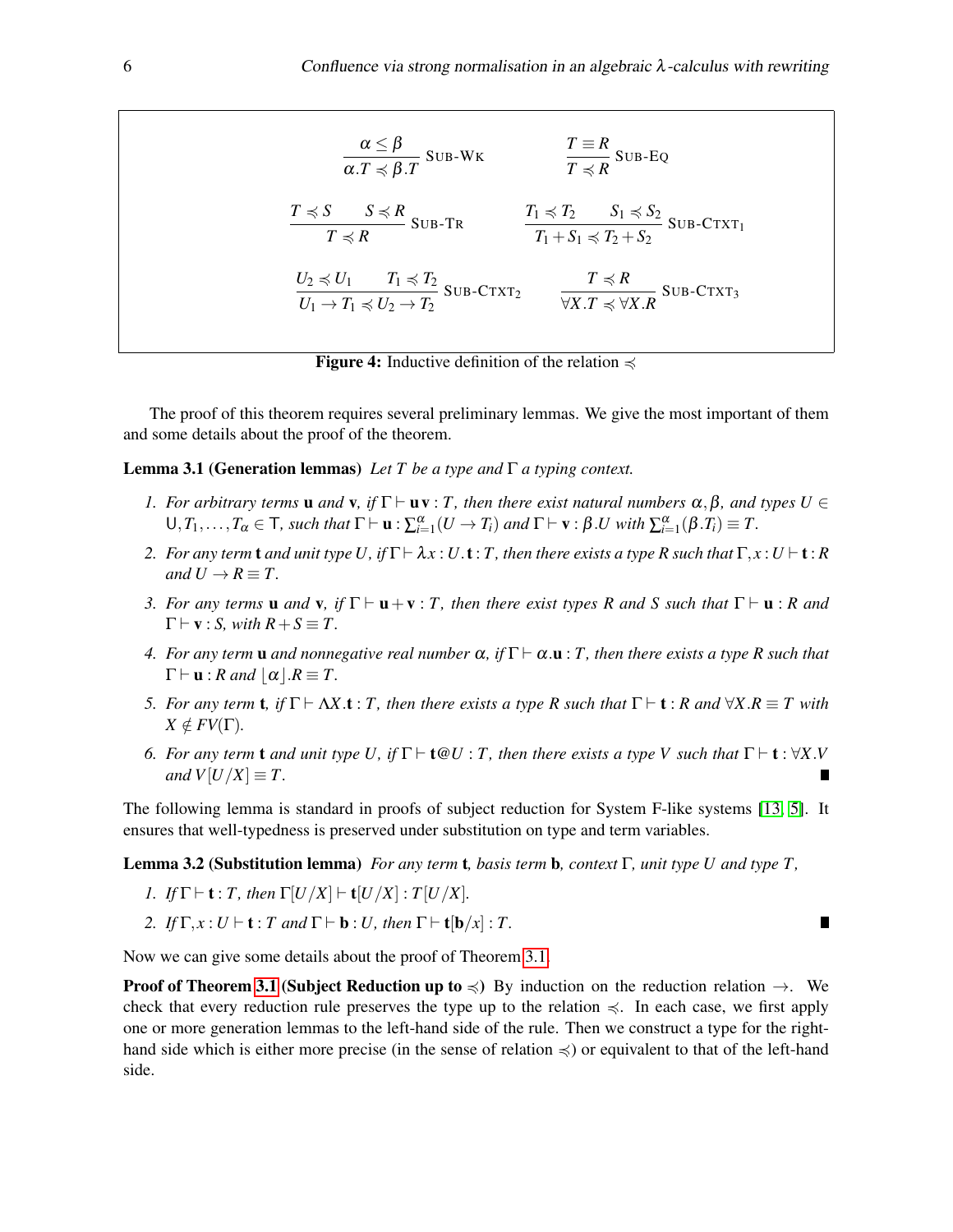For illustration purposes, we show the proof of the case corresponding to the rewrite rule  $\alpha$ .t +  $\beta$ .t  $\rightarrow$  $(\alpha + \beta)$ .t.

We must prove that for any term **t**, nonnegative real numbers  $\alpha$  and  $\beta$ , context  $\Gamma$  and type *T*, if  $\Gamma \vdash \alpha \cdot t + \beta \cdot t : T$  then  $\Gamma \vdash (\alpha + \beta) \cdot t : R$  with  $T \preccurlyeq R$ .

By lemma [3.1.](#page-5-1)[3,](#page-5-2) there exist  $T_1, T_2$  such that  $\Gamma \vdash \alpha \cdot t : T_1$  and  $\Gamma \vdash \beta \cdot t : T_2$ , with  $T_1 + T_2 \equiv T$ . Also by lemma [3.1](#page-5-1)[.4,](#page-5-3) there exist  $R_1, R_2$  such that  $\Gamma \vdash t : R_1$  with  $\alpha | R_1 \equiv T_1$ , and  $\Gamma \vdash t : R_2$  with  $\beta | R_2 \equiv T_2$ . Then from  $\Gamma \vdash t : R_1$  we can derive the sequent  $\Gamma \vdash (\alpha + \beta).t : |\alpha + \beta|R_1$  using rule SI.

We will now prove that  $T \preccurlyeq |\alpha + \beta| R_1$ . Since  $R_1$  and  $R_2$  are both types for **t**, we have  $R_1 \equiv R_2$ so  $\alpha + \beta | R_1 \succcurlyeq (\alpha + \beta)$ . $R_1 \equiv |\alpha| R_1 + |\beta| R_2 \equiv |\alpha| R_1 + |\beta| R_2 \equiv T_1 + T_2 \equiv T$ . Therefore, we conclude  $T \preccurlyeq \lfloor \alpha + \beta \rfloor R_1$ .

#### 3.2 Strong Normalisation

In this section, we prove the strong normalisation property for  $\lambda_{CA}$ . That is, we show that all possible reductions for well-typed terms are finite. We use the standard notion of *reducibility candidates* [\[12,](#page-13-16) Chapter 14], extended to account for linear combinations of terms. Confluence follows as a corollary. Notice that we cannot reuse the proofs of previous typed versions of  $\lambda_{lin}$  (*e.g.* [\[1,](#page-12-0) [7\]](#page-13-4)) since in [\[1\]](#page-12-0) only terms of the same type can be added together, and in [\[7\]](#page-13-4) the calculus under consideration is a fragment of  $\lambda_{CA}$ . Therefore, none of them have the same set of terms as  $\lambda_{CA}$ .

A closed term in  $\lambda_{CA}$  is a *value* if it is an abstraction, a sum of values or a scalar multiplied by a value, *i.e.* values are closed terms that conform to the following grammar:

 $\mathbf{v} ::= \lambda x$ : *U*.t |  $\Lambda X$ .t |  $\mathbf{v} + \mathbf{v}$  |  $\alpha$ .v

If a closed term is not a value, it is said to be *neutral*. A term t is *normal* if it has no reducts, *i.e.* there is no term s such that  $t \to s$ . A *normal form* for a term t is a normal term t' such that  $t \to^* t'$ . We define  $Red(t)$  as the set of reducts of **t** reachable in one step.

A term t is *strongly normalising* if there are no infinite reduction sequences starting from t. We write SN<sub>0</sub> for the set of strongly normalising closed terms of  $\lambda_{CA}$ .

Reducibility candidates A set of terms A is a *reducibility candidate* if it satisfies the following conditions:

(CR<sub>1</sub>) *Strong normalisation*:  $A \subseteq SN_0$ 

(CR<sub>2</sub>) *Stability under reduction*: If  $t \in A$  and  $t \rightarrow^* t'$ , then  $t' \in A$ .

(CR<sub>3</sub>) *Stability under neutral expansion*: If **t** is neutral and Red(**t**)  $\subset$  A, then **t**  $\in$  A.

In the sequel, A, B stand for reducibility candidates, and RC stands for the set of all reduciblity candidates.

The idea of the strong normalisation proof is to interpret types by reducibility candidates and then show that whenever a term has a type, it is in a reducibility candidate.

**Remark** Note that  $SN_0$  is a reducibility candidate. In addition, the term 0 is a neutral and normal term, so it is in every reducibility candidate.

The following lemma ensures that the strong normalisation property is preserved by linear combination.

<span id="page-6-0"></span>**Lemma 3.3** *If* **t** *and* **r** *are strongly normalising, then*  $\alpha$ .**t** +  $\beta$ .**r** *is strongly normalising.*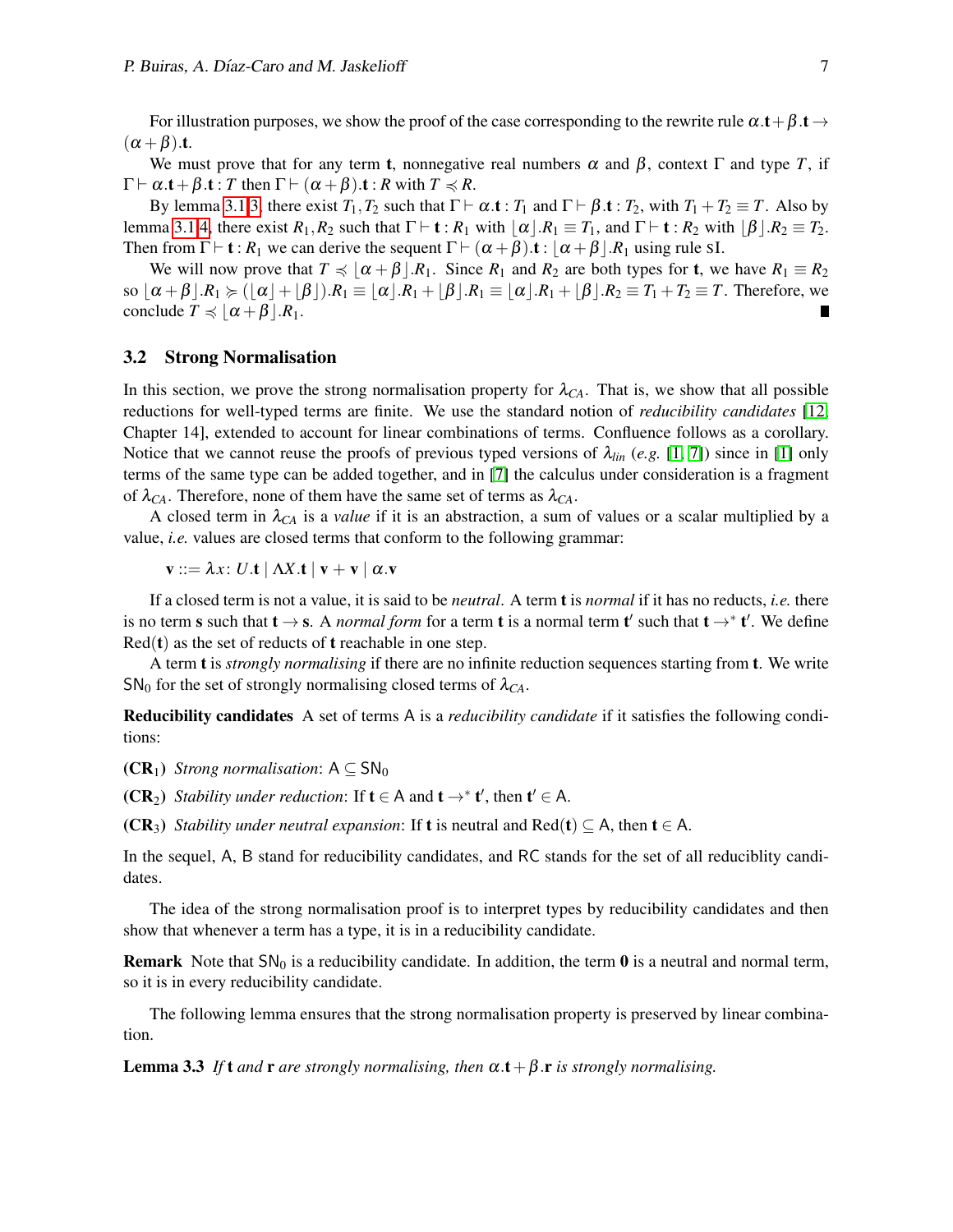**Proof** Induction on a positive algebraic measure defined on terms of  $\lambda_{lin}$  [\[4\]](#page-13-0), showing that every algebraic reduction makes this number strictly decrease.

The following operators ensure that all types of  $\lambda_{CA}$  are interpreted by a reducibility candidate.

**Operators in** RC Let A, B be reducibility candidates. We define operators  $\rightarrow$ ,  $\oplus$ ,  $\Lambda$  over RC and  $\overline{\emptyset}$  such that

- A  $\rightarrow$  B is the closure of  $\{t \mid \forall b \in A, b \text{ a basis term } \Rightarrow (t) b \in B\}$  under  $(CR_3)$ ,
- A  $\oplus$  B is the closure of  $\{\alpha.t + \beta.r \mid t \in A, r \in B\}$  under  $(CR_2)$  and  $(CR_3)$ ,
- $\triangle A$  is the set  $\{t \mid \forall V, t \, \text{ or } V \in A\}$
- $\overline{\emptyset}$  is the closure of  $\emptyset$  under (CR<sub>3</sub>).

<span id="page-7-0"></span>**Lemma 3.4** *Let* A *and* B *be reducibility candidates. Then*  $A \rightarrow B$ ,  $A \oplus B$ ,  $\Lambda A$ ,  $A \cap B$  *and*  $\overline{\emptyset}$  *are all reducibility candidates.*

**Proof** We show the proof for  $\overline{\emptyset}$  and A $\oplus$  B. The rest of the cases are similar.

- The three conditions hold trivially for  $\overline{\emptyset}$ .
- Let  $t \in A \oplus B$ . We must check that the three conditions hold.
	- (CR<sub>1</sub>) Induction on the construction of A⊕B. If  $t \in \{\alpha \cdot t + \beta \cdot r \mid t \in A, r \in B\}$ , the result is trivial by condition (CR<sub>1</sub>) on A and B and lemma [3.3.](#page-6-0) If  $t \rightarrow^* t'$  with  $t \in A \oplus B$ , then t is strongly normalising by induction hypothesis; therefore, so is  $t'$ . If t is neutral and Red(t)  $\subseteq$  $A \oplus B$ , then **t** is strongly normalising since by induction hypothesis all elements of Red(**t**) are strongly normalising.

(CR<sub>2</sub>) and (CR<sub>3</sub>) Trivial by construction of  $A \oplus B$ .

We can now introduce the interpretation function for the types of  $\lambda_{CA}$ . The definition relies on the operators for reducibility candidates defined above.

A *valuation*  $\rho$  is a partial function from type variables to reducibility candidates, written as a sequence of comma-separated mappings of the form  $X \mapsto A$ , with  $\emptyset$  denoting the empty valuation.

**Reducibility model** Let *T* be a type and  $\rho$  a valuation. We define the *interpretation*  $T\|_{\rho}$  as follows:

$$
\begin{array}{rcl}\n\llbracket X \rrbracket_{\rho} & = & \rho(X) \\
\llbracket \bar{0} \rrbracket_{\rho} & = & \overline{\theta} \\
\llbracket U \to T \rrbracket_{\rho} & = & \llbracket U \rrbracket_{\rho} \to \llbracket T \rrbracket_{\rho} \\
\llbracket T + R \rrbracket_{\rho} & = & \llbracket T \rrbracket_{\rho} \oplus \llbracket R \rrbracket_{\rho} \\
\llbracket \forall X. U \rrbracket_{\rho} & = & \ulcorner \text{Tr} \mathbb{E}_{\rho} \in \text{R} \end{array}
$$

Note that lemma [3.4](#page-7-0) ensures that every type is interpreted by a reducibility candidate.

A *substitution*  $\sigma$  is a partial function from term variables to basis terms, written as a sequence of semicolon-separated mappings of the form  $x \mapsto b$ , with  $\emptyset$  denoting the empty substitution. The action of substitutions on terms is given by

$$
\mathbf{t}_{\emptyset} = \mathbf{t}, \qquad \qquad \mathbf{t}_{x \mapsto \mathbf{b}; \sigma} = \mathbf{t}[\mathbf{b}/x]_{\sigma}
$$

$$
\blacksquare
$$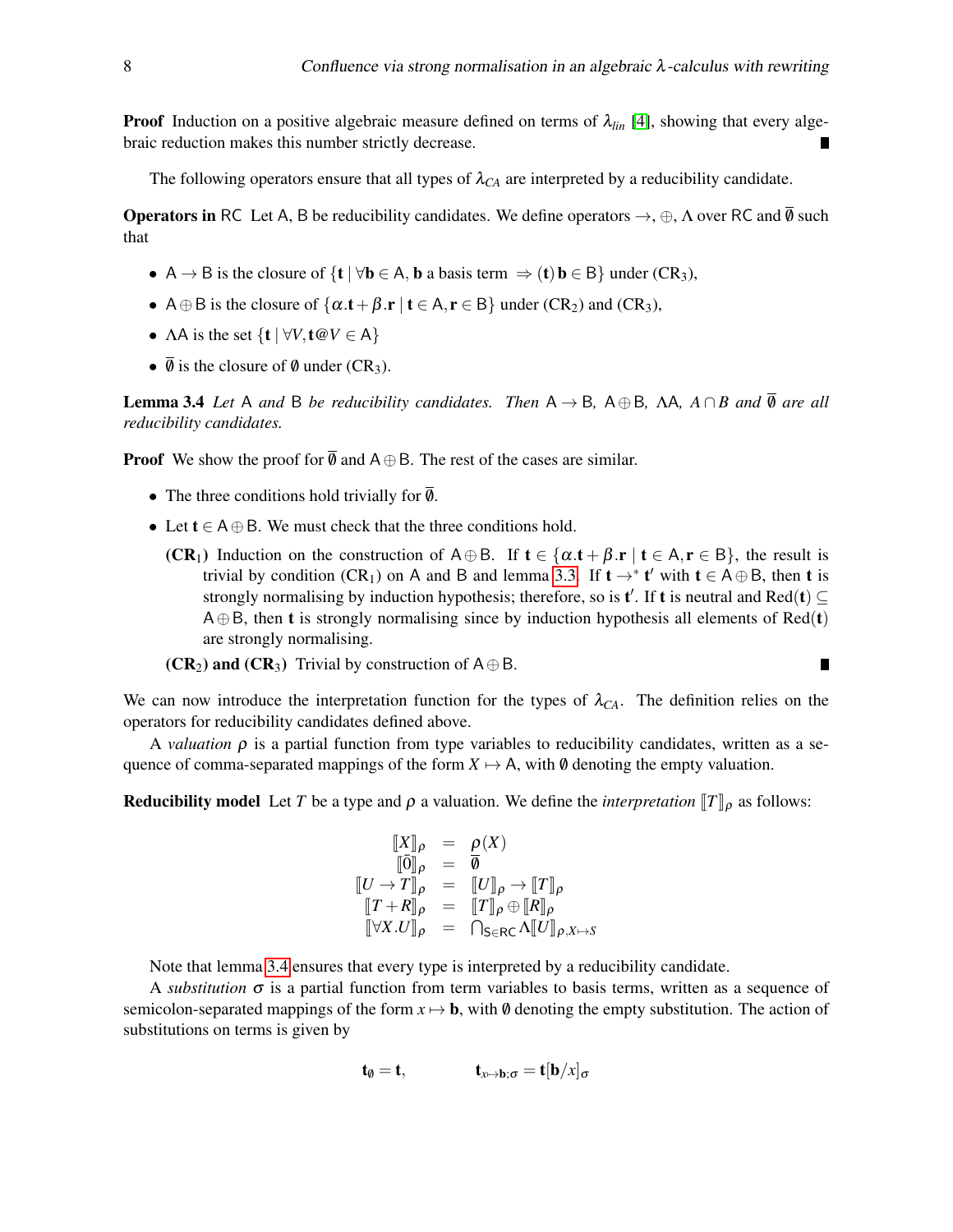A *type substitution*  $\delta$  is a partial function from type variables to unit types, written as a sequence of semicolon-separated mappings of the form  $X \mapsto U$ , with  $\emptyset$  denoting the empty substitution. The action of type substitutions on types is given by

$$
T_{\emptyset} = T, \qquad T_{X \mapsto U; \delta} = T[U/X]_{\delta}
$$

They are extended to act on terms in the natural way.

Let  $\Gamma$  be a typing context, then we say that a substitution pair  $\langle \sigma, \delta \rangle$  *satisfies*  $\Gamma$  for a valuation  $\rho$ (written  $\langle \sigma, \delta \rangle \in [\![\Gamma]\!]_{\rho}$ ) if  $(x : U) \in \Gamma$  implies  $x_{\sigma} \in [\![U_{\delta}]\!]_{\rho}$ .

A typing judgement  $\Gamma \vdash t : T$  is said to be *valid* (written  $\Gamma \models t : T$ ) if for every valuation  $\rho$ , for every type substitution  $\delta$  and every substitution  $\sigma$  such that  $\langle \sigma, \delta \rangle \in [\![\Gamma]\!]_p$ , we have  $(\mathbf{t}_{\delta})_{\sigma} \in [\![T]\!]_p$ . The following lamma proves that every derivable typing independent is valid following lemma proves that every derivable typing judgement is valid.

## <span id="page-8-0"></span>**Lemma 3.5 (Adequacy Lemma)** *Let*  $\Gamma \vdash t : T$ *, then*  $\Gamma \models t : T$ *.*

**Proof** We proceed by induction on the derivation of  $\Gamma \vdash t : T$ . The base cases (rules Ax and Ax<sub>0</sub>̄) are trivial. We show the cases for rules  $\rightarrow$ <sub>*I*</sub> and SI for illustration purposes.

• Case 
$$
\rightarrow
$$
<sub>*I*</sub>:  $\frac{\Gamma, x : U \vdash \mathbf{t} : T}{\Gamma \vdash \lambda x : U.\mathbf{t} : U \rightarrow T}$ 

By induction hypothesis, we have  $\Gamma, x : U \models t : T$ . We will prove that for all  $\rho$  and  $\langle \sigma, \delta \rangle \in \llbracket \Gamma \rrbracket_{\rho}$ ,  $((\lambda x : U \cdot t)_{\delta})_{\sigma} \in [U \to T]_{\rho}$ . Suppose that  $\sigma = (x \mapsto v; \sigma'') \in [\Gamma, x : U]_{\rho}$ . Let  $\mathbf{b} \in [U]_{\rho}$  (note that there is at least one hesis term  $x$  in  $[[U]]_{\rho}$ ) and let  $\sigma' = (x \mapsto \mathbf{b}; \sigma'')$ . So  $\sigma' \in [\Gamma, x : U]_{\rho}$  hence there is at least one basis term, **v**, in  $[[U]]\rho$ ), and let  $\sigma' = (x \mapsto \mathbf{b}; \sigma'')$ . So  $\sigma' \in [[\Gamma, x : U]]\rho$ , hence  $(t \mapsto \sigma'']$ . This means both **b** and  $(t \mapsto \sigma'')$  are strengly normalising, so we shall first prove that  $(\mathbf{t}_{\delta})_{\sigma} \in [T]_{\rho}$ . This means both **b** and  $(\mathbf{t}_{\delta})_{\sigma}$  are strongly normalising, so we shall first prove that all reducts of  $((\lambda x \cdot U)^*)$ . all reducts of  $((\lambda x:U.\mathbf{t})_{\delta})_{\sigma}\mathbf{b}$  are in  $[\![T]\!]_{\rho}$ .

 $-((\lambda x:U.\mathbf{t})_{\delta})_{\sigma}\mathbf{b} \rightarrow (\lambda x:U.\mathbf{t}')\mathbf{b}$  or  $((\lambda x:U.\mathbf{t})_{\delta})_{\sigma}\mathbf{b} \rightarrow ((\lambda x:U.\mathbf{t})_{\delta})_{\sigma}\mathbf{b}',$  with  $(\mathbf{t}_{\delta})_{\sigma} \rightarrow \mathbf{t}'$  or  $\mathbf{b} \to \mathbf{b}'$ . The result follows by induction on the reductions of **b** and  $(\mathbf{t}_{\delta})_{\sigma'}$ , respectively: by induction hypothesis we have  $\mathbf{t}', \mathbf{b}' \in [\![T]\!]_{\rho}$ , so both  $(\lambda x : U.\mathbf{t}') \mathbf{b}, (((\lambda x : U.\mathbf{t})_{\delta})_{\sigma}) \mathbf{b}' \in [\![T]\!]_{\rho}$ .

$$
- ((\lambda x : U.\mathbf{t})_{\delta})_{\sigma} \mathbf{b} \rightarrow (\mathbf{t}_{\delta})_{\sigma} [\mathbf{b}/x] = (\mathbf{t}_{\delta})_{\sigma'} \in [\![T]\!]_{\rho}.
$$

Therefore,  $((\lambda x : U.\mathbf{t})_{\delta})_{\sigma} \mathbf{b}$  is a neutral term with all of its reducts in  $[\![T]\!]_{\rho}$ , so  $((\lambda x : U.\mathbf{t})_{\delta})_{\sigma} \mathbf{b} \in$ <br> $[\![T]\!]$  Hance by definition of  $\lambda$  we conclude  $((\lambda x : U.\mathbf{t})_{\delta})_{\sigma}$   $[\![T]\!]_{\rho}$ , so  $(($  $[[T]]\rho$ . Hence, by definition of  $\rightarrow$ , we conclude  $((\lambda x : U.\mathbf{t})_{\delta})_{\sigma} \in [[U \to T]]\rho$ .

• Case sI:  $\frac{\Gamma \vdash t : T}{\Gamma \vdash t : T}$  $\Gamma \vdash \alpha .\textbf{t} : \lfloor \alpha \rfloor .T$ 

> By induction hypothesis, we have  $\Gamma \models t : T$ . Let *ρ* be a valuation and  $\langle \sigma, \delta \rangle$  a substitution pair satisfying  $\Gamma$  in  $\rho$ . So  $(\mathbf{t}_{\delta})_{\sigma} \in [\![T]\!]_{\rho}$ , hence  $\alpha.(\mathbf{t}_{\delta})_{\sigma} \in \bigoplus_{i=1}^{[\![\alpha]\!]} [\![T]\!]_{\rho} = [\![\![\alpha]\!].T]\!]_{\rho}$  by construction.

Since this proves that every well-typed term is in a reducibility candidate, we can easily show that such terms are strongly normalising.

## <span id="page-8-1"></span>**Theorem 3.2 (Strong Normalisation for**  $\lambda_{CA}$ ) *All typeable terms of*  $\lambda_{CA}$  *are strongly normalising.*

**Proof** Let t be a term of  $\lambda_{CA}$  of type *T*. Then, by the Adequacy Lemma (lemma [3.5\)](#page-8-0), we know that  $(\mathbf{t}_{\emptyset})_{\emptyset} \in [\![T]\!]_{\emptyset}$ . Furthermore, by lemma [3.4,](#page-7-0) we know  $[\![T]\!]_{\emptyset}$  is a reducibility candidate, and therefore  $[\![T]\!]_{\emptyset} \subseteq \text{SN}_0$ . Hence, **t** is strongly normalising.  $\llbracket T \rrbracket$ <sub>0</sub> ⊆ SN<sub>0</sub>. Hence, **t** is strongly normalising.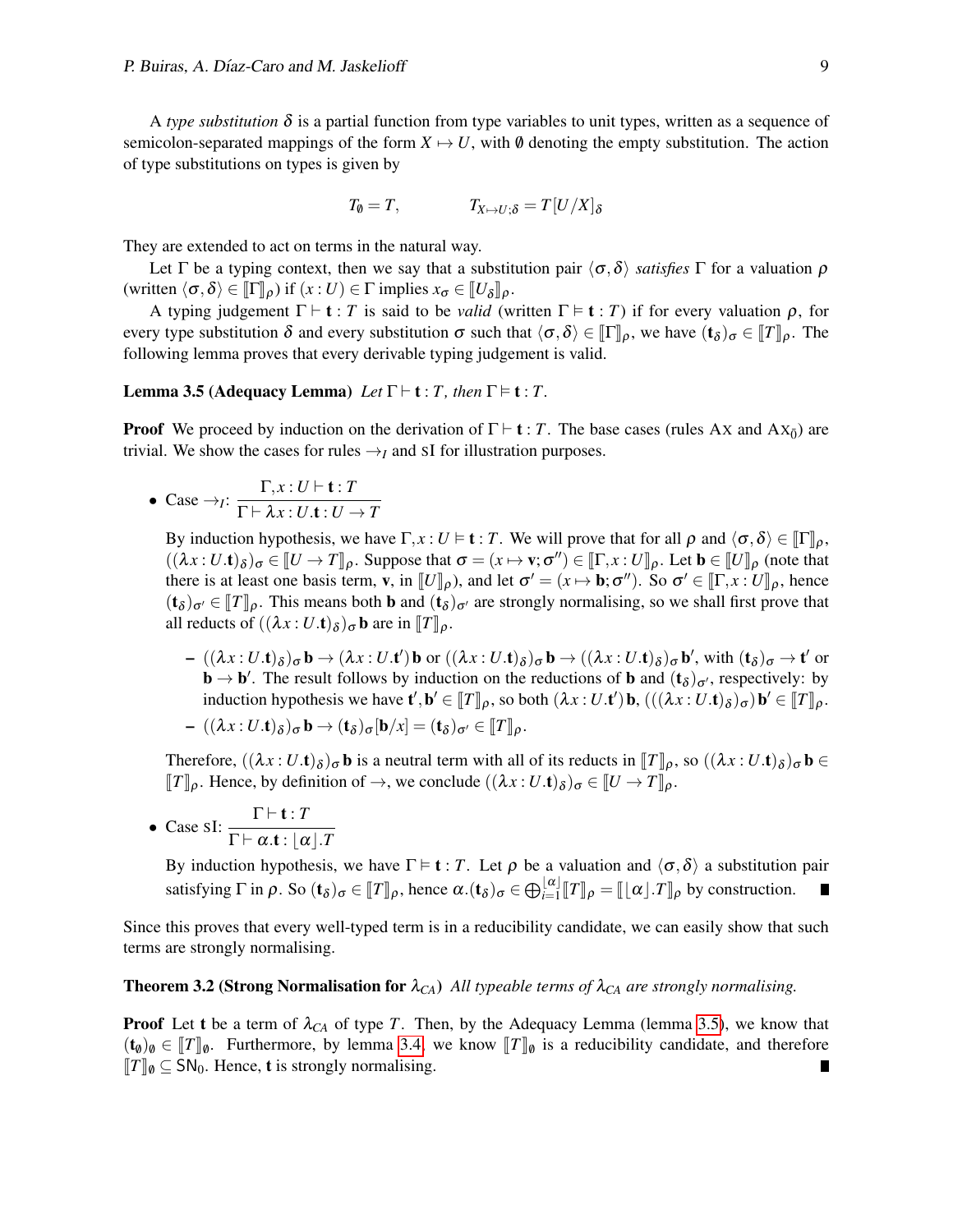#### 3.2.1 Confluence

Now confluence follows as a corollary of the strong normalisation theorem.

**Corollary 3.3 (Confluence)** The typed language  $\lambda_{CA}$  is confluent: for any term **t**, if **t**  $\rightarrow^*$  **r** and **t**  $\rightarrow^*$  **u**, *then there exists a term* **t'** *such that*  $\mathbf{r} \rightarrow^* \mathbf{t}'$  *and*  $\mathbf{u} \rightarrow^* \mathbf{t}'$ *.* 

**Proof** The proof of the local confluence of the system, *i.e.* the property saying that  $t \rightarrow r$  and  $t \rightarrow u$ imply that there exists a term **t'** such that  $\mathbf{r} \to^* \mathbf{t}'$  and  $\mathbf{u} \to^* \mathbf{t}'$ , is an extension of the one presented for the untyped calculus in [\[3\]](#page-12-2), where the set of algebraic rules (*i.e.* all rules but the beta reductions) have been proved to be locally confluent using the proof assistant Coq. Then, a straightfoward induction entails the (local) commutation between the algebraic rules and the  $\beta$ -reductions. Finally, the confluence of the  $\beta$ reductions is a trivial extension of the proof for  $\lambda$ -calculus. Local confluence plus strong normalisation (*cf.* Theorem [3.2\)](#page-8-1) implies confluence [\[18\]](#page-13-12).

# <span id="page-9-0"></span>4 Abstract Interpretation

The type system of  $\lambda_{CA}$  approximates the more precise types that are obtained under reduction. The approximation suggests that a  $\lambda$ -calculus without scalars can be seen as an abstract interpretation of  $\lambda_{CA}$ : its terms can approximate the terms of  $\lambda_{CA}$ . Scalars can be approximated to their floor, and hence be represented by sums, just as the types in  $\lambda_{CA}$  do. This intuition is formalised in this section, using *Additive*, the calculus presented in [\[7\]](#page-13-4). This calculus is a typed version of the additive fragment of λ*lin* [\[4\]](#page-13-0), which in turn is the untyped version of  $\lambda_{CA}$ .

The *Additive* calculus is shown in Fig. [5.](#page-10-0) It features strong normalisation, subject reduction and confluence. For details on those proofs, please refer to [\[7\]](#page-13-4). The types and equivalences coincide with those from  $\lambda_{CA}$ . We write the types explicitly in the terms to match the presentation of  $\lambda_{CA}$ , although the original presentation is in Curry style. We use  $\vdash$ <sub>A</sub> to distinguish the judgements in  $\lambda_{CA}$  ( $\vdash$ ) from the judgements in *Additive*. Also, we write the reductions in *Additive* as  $\rightarrow_A$ ,  $\mathbf{t}\downarrow$  for the normal form of the term **t** in *Additive* and **t** $\downarrow$  for the normal form of **t** in  $\lambda_{CA}$ .

Let  $T_c$  be the set of terms in the calculus *c*. Consider the following *abstraction* function  $\sigma : T_{\lambda_{C_A}} \to$  $T_{\lambda^{\text{add}}}$  from terms in  $\lambda_{CA}$  to terms in *Additive*:

$$
\begin{array}{ll}\n\sigma(x:U) = x:U & \sigma(t@U) = \sigma(t)@U \\
\sigma(\lambda x:U.\mathbf{t}) = \lambda x:U.\sigma(\mathbf{t}) & \sigma(\mathbf{0}) = \mathbf{0} \\
\sigma(\Delta X.\mathbf{t}) = \Delta X.\sigma(\mathbf{t}) & \sigma(\alpha.\mathbf{t}) = \sum_{i=1}^{\lfloor \alpha \rfloor} \sigma(\mathbf{t}) \\
\sigma((\mathbf{t}) \mathbf{t}') = (\sigma(\mathbf{t})) \sigma(\mathbf{t}') & \sigma(\mathbf{t} + \mathbf{t}') = \sigma(\mathbf{t}) + \sigma(\mathbf{t}')\n\end{array}
$$

where for any term **t**,  $\sum_{i=1}^{0}$  **t** = **0**.

We can also define a *concretisation* function  $\gamma: T_{\lambda^{add}} \to T_{\lambda_{CA}}$ , which is the obvious embedding of terms:  $\gamma(t) = t$ .

Let  $\sqsubseteq \subseteq T_{\lambda^{\text{add}}} \times T_{\lambda^{\text{add}}}$  be the least relation satisfying:

$$
\alpha \leq \beta \Rightarrow \sum_{i=1}^{\alpha} t \subseteq \sum_{i=1}^{\beta} t
$$
\n
$$
\mathbf{t} \sqsubseteq \mathbf{t}' \Rightarrow \lambda x : U. \mathbf{t} \sqsubseteq \lambda x : U. \mathbf{t}' \qquad \mathbf{t} \sqsubseteq \mathbf{t}' \land \mathbf{r} \sqsubseteq \mathbf{r}' \Rightarrow (\mathbf{t}) \mathbf{r} \sqsubseteq (\mathbf{t}') \mathbf{r}'
$$
\n
$$
\mathbf{t} \sqsubseteq \mathbf{t}' \Rightarrow \Lambda X. \mathbf{t} \sqsubseteq \Lambda X. \mathbf{t}' \qquad \mathbf{t} \sqsubseteq \mathbf{t}' \land \mathbf{r} \sqsubseteq \mathbf{r}' \Rightarrow \mathbf{t} + \mathbf{r} \sqsubseteq \mathbf{t}' + \mathbf{r}'
$$
\n
$$
\mathbf{t} \sqsubseteq \mathbf{t}' \Rightarrow \mathbf{t} \otimes U \sqsubseteq \mathbf{t}' \otimes U \qquad \mathbf{t} \sqsubseteq \mathbf{r} \land \mathbf{r} \sqsubseteq \mathbf{s} \Rightarrow \mathbf{t} \sqsubseteq \mathbf{s}
$$

and let  $\lesssim$  be the relation defined by  $\mathbf{t}_1 \lesssim \mathbf{t}_2 \Leftrightarrow \mathbf{t}_1 \downarrow_A \sqsubseteq \mathbf{t}_2 \downarrow_A$ .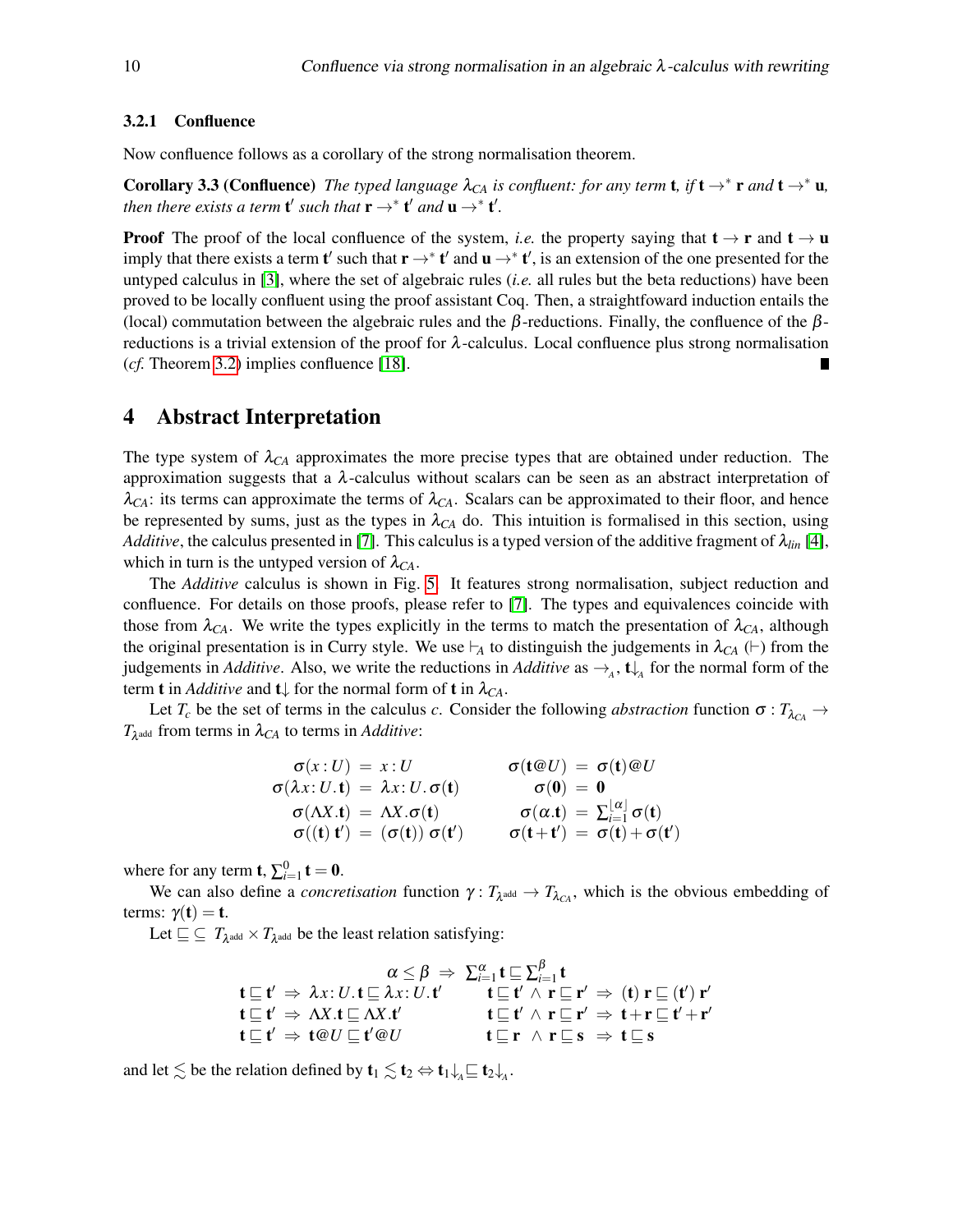<span id="page-10-0"></span>*Terms:*  $\mathbf{t}, \mathbf{r}, \mathbf{s} ::= \mathbf{b} | (\mathbf{t}) \mathbf{r} | \mathbf{t} \otimes U | \mathbf{0} | \mathbf{t} + \mathbf{r}$ *Basis terms:* **b** ::=  $x | \lambda x : U \cdot t | \Delta X \cdot t$ *Group A:*  $(\mathbf{u}+\mathbf{t})\mathbf{r} \rightarrow_A (\mathbf{u})\mathbf{r}+(\mathbf{t})\mathbf{r}$  $(\mathbf{r}) (\mathbf{u}+\mathbf{t}) \rightarrow_A (\mathbf{r}) \mathbf{u}+(\mathbf{r}) \mathbf{t}$  $(\mathbf{r})\mathbf{u}+(\mathbf{r})\mathbf{t}$  $(0)$  t  $\rightarrow$ <sub>A</sub> 0 (t)  $\mathbf{0} \rightarrow_A \mathbf{0}$ *Group E:*  $t+0 \rightarrow A^+$ β*-reduction:*  $(\lambda x: U.\mathbf{t}) \mathbf{b} \rightarrow_A \mathbf{t}[\mathbf{b}/x]$  $(\Lambda X.t) @U \rightarrow_A^{} t [U/X]$ *ax*  $\overline{\Gamma, x : U \vdash_A x : U}$  ax  $\overline{\Gamma \vdash_A 0 : \overline{0}}$  ax<sub>0</sub>  $\Gamma \vdash_A^{} \mathbf{t}$  :  $\alpha$ ∑ *i*=1  $(U \to T_i)$   $\Gamma \vdash_A \mathbf{r} : \beta.U$  $\rightarrow$ *E*  $\Gamma \vdash_A (\mathbf{t}) \mathbf{r}$  :  $\alpha$ ∑ *i*=1  $(\beta.T_i)$  $\Gamma, x : U \vdash_A \mathbf{t} : T$  $\rightarrow$ *I*  $\Gamma \vdash_A \lambda x.\textbf{t}: U \to T$  $\Gamma\vdash_{\!A} \mathbf{t}$  :  $\forall X.U$ ∀*E*  $\Gamma \vdash_A \mathbf{t} @V: U[V/X]$  $\Gamma \vdash_A \mathbf{t} : U \qquad X \notin FV(\Gamma)$ ∀*I*  $\Gamma \vdash_A \Lambda X$ .**t** : ∀*X.U*  $\Gamma \vdash_A \mathbf{t} : T$   $\Gamma \vdash_A \mathbf{r} : R$ +*I*  $\Gamma \vdash_A \mathbf{t}+\mathbf{r} : T+R$  $\Gamma \vdash_A \mathbf{t} : T$   $T \equiv R$ ≡  $\Gamma \vdash_A^{} \mathbf{t}$  :  $R$ 

**Figure 5:** The *Additive* calculus. Type syntax and equivalence coincide with those from  $\lambda_{CA}$ .

The relation  $\subseteq$  is a partial order. Also,  $\leq$  is a partial order if we quotient terms by the relation  $\sim$ , defined by  $\mathbf{t} \sim \mathbf{r}$  if and only if  $\mathbf{t} \downarrow = \mathbf{r} \downarrow$ . We formalise this in the following lemma.

#### Lemma 4.1

- $1. \n\subseteq$  *is a partial order relation*
- $2.$   $\leq$  *is a partial order relation in T*<sub>λ<sup>*add | ∼.*</sub></sup>

The following theorem states that the terms in  $\lambda_{CA}$  can be seen as a refinement of those in *Additive*, *i.e.* we can consider *Additive* as an abstract interpretation of  $\lambda_{CA}$ . It follows by a nontrivial structural induction on  $t \in T_{\lambda_{C4}}$ .

<span id="page-10-1"></span>**Theorem 4.1 (Abstract interpretation)** *The function*  $\downarrow$  *is a valid concretisation of the function*  $\downarrow$ <sub>*A</sub>*:  $\forall$ **t**  $\in$ </sub> *T*<sub>λ*CA</sub></sub>,*  $σ(t)$ *↓* $_A ≤ σ(t)$ *.</sub>* 

The following lemma states that the abstraction preserves the typings.

<span id="page-10-2"></span>**Lemma 4.2** *For arbitrary context*  $\Gamma$ *, term* **t** *and type*  $T$ *, if*  $\Gamma \vdash t$ *:*  $T$  *then*  $\Gamma \vdash_A \sigma(t)$ *:*  $T$ *.* 

Taking *Additive* as an abstract interpretation of λ*CA* entails the extension of the interpretation of *Additive* into System F with pairs,  $F_p$  (*cf.* [\[7\]](#page-13-4)) as an abstract interpretation of  $\lambda_{CA}$ , as depicted in Fig. [6.](#page-11-0) The complete language  $F_p$  is defined in Fig. [7.](#page-11-1) We denote by  $t \downarrow_F$  the normal form of a term *t* in  $F_p$ . The relation  $\leq$  is a straightforward translation of the relation  $\leq$  into a relation in  $F_p$ . The function  $[\cdot]_D$ is the translation from typed terms in *Additive* into terms in  $F_p$ ; this translation depends on the typing derivation D of the term in *Additive* (*cf.* [\[7\]](#page-13-4) for more details). We formalise this in Theorem [4.2](#page-11-2) and also give the formal definition of the relation  $\leq$  in definition [4.](#page-11-1)

 $\blacksquare$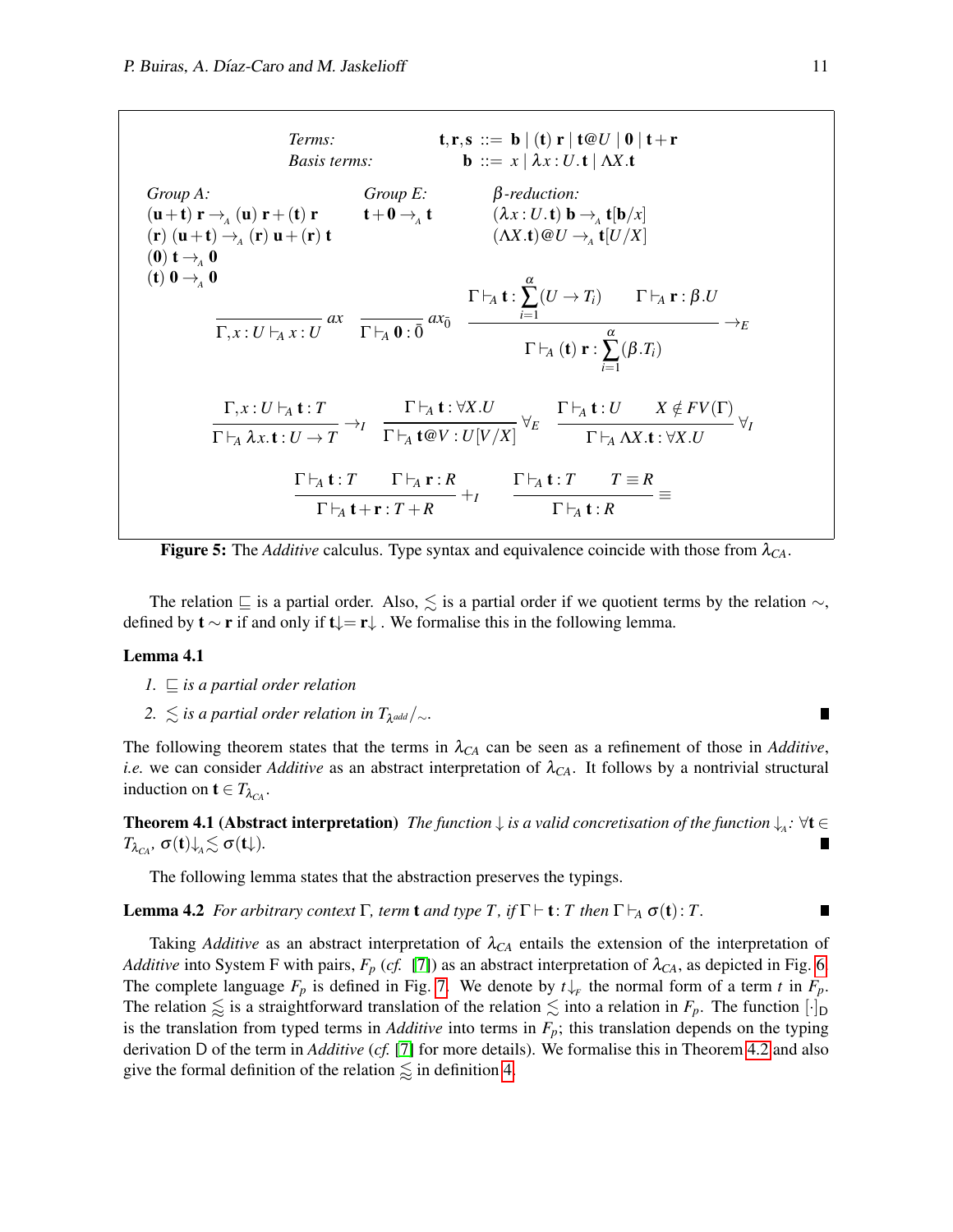

**Figure 6:** Abstract interpretation of  $\lambda_{CA}$  into System F with pairs

<span id="page-11-1"></span><span id="page-11-0"></span>*Terms:*  $t, u := x \mid \lambda x. t \mid tu \mid \star \mid \langle t, u \rangle \mid \pi_1(t) \mid \pi_2(t)$ *Types:*  $A, B ::= X | A \rightarrow_F B | \forall X.A | \mathbf{1} | A \times B$  $(\lambda x.t) u \rightarrow_F t [u/x]$  ;  $\pi_i \langle t_1, t_2 \rangle \rightarrow_F t_i$  $\frac{\Delta}{\Delta+x:A\vdash_F x:A}^{Ax}$   $\frac{\Delta F_F \star : 1}{\Delta \vdash_F x:A\vdash_F x:A\rightarrow_F x}$  $\frac{\Delta}{\Delta \vdash_F \lambda x.t. A \rightarrow_F B} \rightarrow F^I$   $\frac{\Delta \vdash_F t:A \rightarrow_F B}{\Delta \vdash_F tu:B}$  $\overrightarrow{\Delta \vdash_F t u : B} \longrightarrow_{F} E$  $\Delta \vdash_F t : A \qquad \Delta \vdash_F u : B$  $\frac{\Delta\vdash_F t:A}{\Delta\vdash_F \langle t,u\rangle:A\times B}\times I \qquad\qquad \frac{\Delta\vdash_F t:A\times B}{\Delta\vdash_F \pi_1(t):A}$  $\frac{\Delta \vdash_F t : A \times B}{\Delta \vdash_F \pi_1(t) : A} \times E_\ell} \qquad \qquad \frac{\Delta \vdash_F t : A \times B}{\Delta \vdash_F \pi_2(t) : B}$  $\overline{\Delta \vdash_F \pi_2(t) : B}^{\times E_r}$  $\Delta \vdash_F t : A \qquad X \notin FV(\Delta)$  $\Delta ⊢ F t : \forall X.A$ <br> $\Delta ⊢ F t : \forall X.A$ <br> $\Delta ⊢ F t : A[B/X]$  $\overline{\Delta \vdash_{F} t : A[B/X]}^{\forall E}$ 

Figure 7: System F with pairs

**Definition** Let  $\subseteq$ <sub>*F*</sub> $\subseteq$  *T*<sub>*F*<sup>*p*</sup></sub> × *T*<sub>*Fp*</sub> be the least relation between terms of *F<sub>p</sub>* satisfying:

| $\star \sqsubseteq_F t$ $t \sqsubseteq_F t$ $t \sqsubseteq_F (t,t)$                 |                                                                           |
|-------------------------------------------------------------------------------------|---------------------------------------------------------------------------|
| $t\sqsubseteq_F t' \wedge r\sqsubseteq_F r' \Rightarrow (t,r)\sqsubseteq_F (t',r')$ | $t \sqsubseteq_F t' \Rightarrow \lambda x. t \sqsubseteq_F \lambda x. t'$ |
| $t\sqsubseteq_F t' \wedge r\sqsubseteq_F r' \Rightarrow t r\sqsubseteq_F t' r'$     | $t \sqsubseteq_F t' \Rightarrow \pi_1(t) \sqsubseteq_F \pi_1(t')$         |
| $t\sqsubseteq_F r \land r\sqsubseteq_F s \Rightarrow t\sqsubseteq_F s$              | $t\sqsubseteq_F t' \Rightarrow \pi_2(t)\sqsubseteq_F \pi_2(t')$           |

and let  $\lessapprox$  be the relation defined by  $t_1 \lessapprox t_2 \Leftrightarrow t_1 \downarrow_A \sqsubseteq_F t_2 \downarrow_A$ .

The relation  $\subseteq$ *F* is a partial order. Moreover  $\lessapprox$  is a partial order if we quotient terms in  $F_p$  by the equivalence relation  $\approx$ , defined as:  $t \approx r$  if and only if  $t\downarrow_F = r\downarrow_F$ .

#### Lemma 4.3

- *1.*  $\mathbb{F}_F$  *is a partial order relation.*
- $2. \leq \leq i$ s a partial order relation over  $T_{F_p}/_{\approx}$ .

In [\[7,](#page-13-4) Thm. 3.8] it is shown that the translation  $[\cdot]_D$  is well behaved. So it will trivially keep the order.

<span id="page-11-3"></span><span id="page-11-2"></span>**Lemma 4.4** Let D be a derivation tree ending in  $\Gamma \vdash_A \mathbf{t}$ : *T* and D' be a derivation tree corresponding to  $\Gamma \vdash_A \mathbf{r} : R$ , where  $\mathbf{t} \lesssim \mathbf{r}$ . Then  $[\mathbf{t}]_{\mathbf{D}} \lessapprox [\mathbf{r}]_{\mathbf{D}'}$ .  $\blacksquare$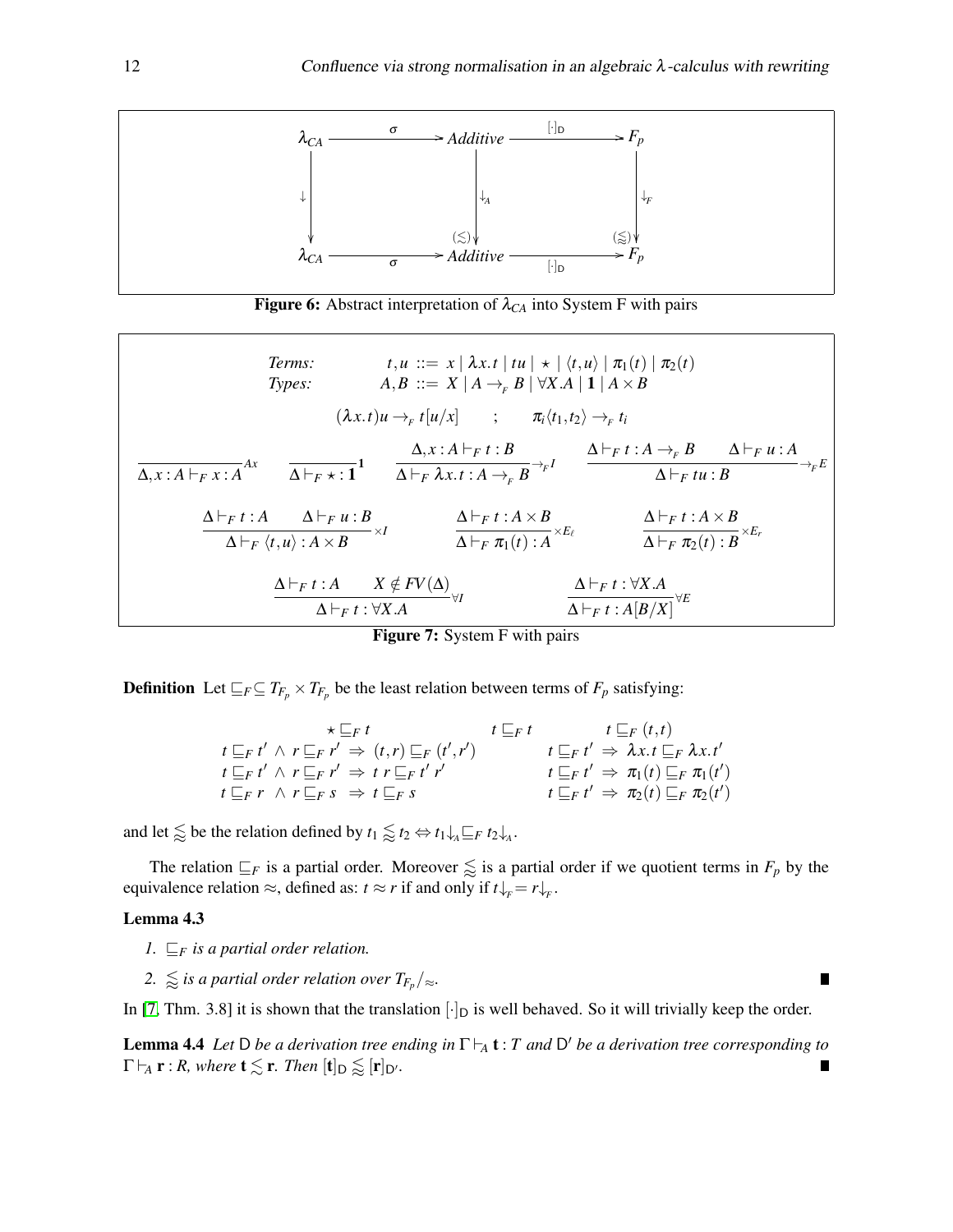**Theorem 4.2** *The function*  $\downarrow$  *is a valid concretisation of*  $\downarrow$ <sub>*F*</sub>:  $\forall$ **t**  $\in$   $T_{\lambda_{CA}}$  *if*  $D$  *is a derivation of*  $\Gamma$   $\vdash$   $\sigma$ (**t**) :  $T$ *and* D' is the derivation of  $\Gamma \vdash \sigma(\mathbf{t})$  : *T'*, then  $[\sigma(\mathbf{t})]_{D} \downarrow_{F} \lessapprox [\sigma(\mathbf{t})]_{D'}$ .

**Proof** Theorem [4.1](#page-10-1) states that the left square in Fig. [6](#page-11-0) commutes, lemma [4.2](#page-10-2) states that the typing is preserved by this translation, and finally lemma [4.4](#page-11-3) states that the square on the right commutes.  $\blacksquare$ 

# <span id="page-12-3"></span>5 Summary of Contributions

We have presented a confluent, typed, strongly normalising, algebraic  $\lambda$ -calculus, based on  $\lambda_{lin}$ , which has an algebraic rewrite system without restrictions. Typing guarantees confluence, thereby allowing us to simplify the rewrite rules for the system with respect to  $\lambda_{lin}$ . Moreover,  $\lambda_{CA}$  differs from  $\lambda_{alg}$  in that it presents vectors in a canonical form by using a rewrite system instead of an equational theory.

In this work, scalars are approximated by natural numbers. This approximation yields a subject reduction property which is exact about the types involved in a term, but only approximate in their "amount" or "weight". In addition, the approximation is a lower bound: if a term has a type that is a sum of some amount of different types, then after reducing it these amounts can be incremented but never decremented.

One of the original motivations for this work was to ensure confluence in the presence of algebraic rewrite rules, while remaining "classic", in the sense that the type system does not introduce uninterpretable elements such as scalars. To prove that we have achieved this goal, we have shown that terms in *Additive*, the additive fragment of  $\lambda_{lin}$ , can be seen as an abstract interpretation of terms in  $\lambda_{CA}$ , and then System F can also be used as an abstract interpretation of terms in  $\lambda_{CA}$  by the translation from *Additive* into  $F_p$ .

In our calculus, we have chosen to take the floor of the scalars to approximate types. However, this decision is arbitrary, and we could have chosen to approximate types using the ceiling instead. Therefore, an obvious extension of this system is to take both floor and ceiling of scalars to produce type intervals, thus obtaining more accurate approximations.

Since this paper is meant as a "proof of concept" we have not worked around a known restriction in *Additive*, which allows sums as arguments only when all their constituent terms have the same type. However, it has been proved that this can be solved by using a more sophisticated arrow elimination typing rule [\[3\]](#page-12-2).

Since the type system derives from System F, there are some total functions which cannot be represented in  $\lambda_{CA}$ , even though they are expressible in  $\lambda_{lin}$ . This is not a problem in practice because these functions are quite hard to find, so it is a small price to pay for having a simpler, confluent rewrite system.

It is still an open question how to obtain a similar result for a calculus where scalars are members of an arbitrary ring.

## References

- <span id="page-12-0"></span>[1] Pablo Arrighi & Alejandro D´ıaz-Caro (2011): *Scalar System F for Linear-Algebraic* λ*-Calculus: Towards a Quantum Physical Logic*. In Peter Selinger, editor: Proceedings of QPL-2009, Electronic Notes in Theoretical Computer Science 270/1, Elsevier, pp. 219–229. (Extended version at arXiv:0903.4741).
- <span id="page-12-1"></span>[2] Pablo Arrighi, Alejandro Díaz-Caro & Benoît Valiron (2011): *Subject reduction in a Curry-style polymorphic type system with a vectorial space structure*. In: QAPL-2011, Saarbrücken, Germany. (presentation report).
- <span id="page-12-2"></span>[3] Pablo Arrighi, Alejandro Díaz-Caro & Benoît Valiron (2011): *A type system for the vectorial aspects of the linear-algebraic lambda-calculus*. arXiv:1012.4032.